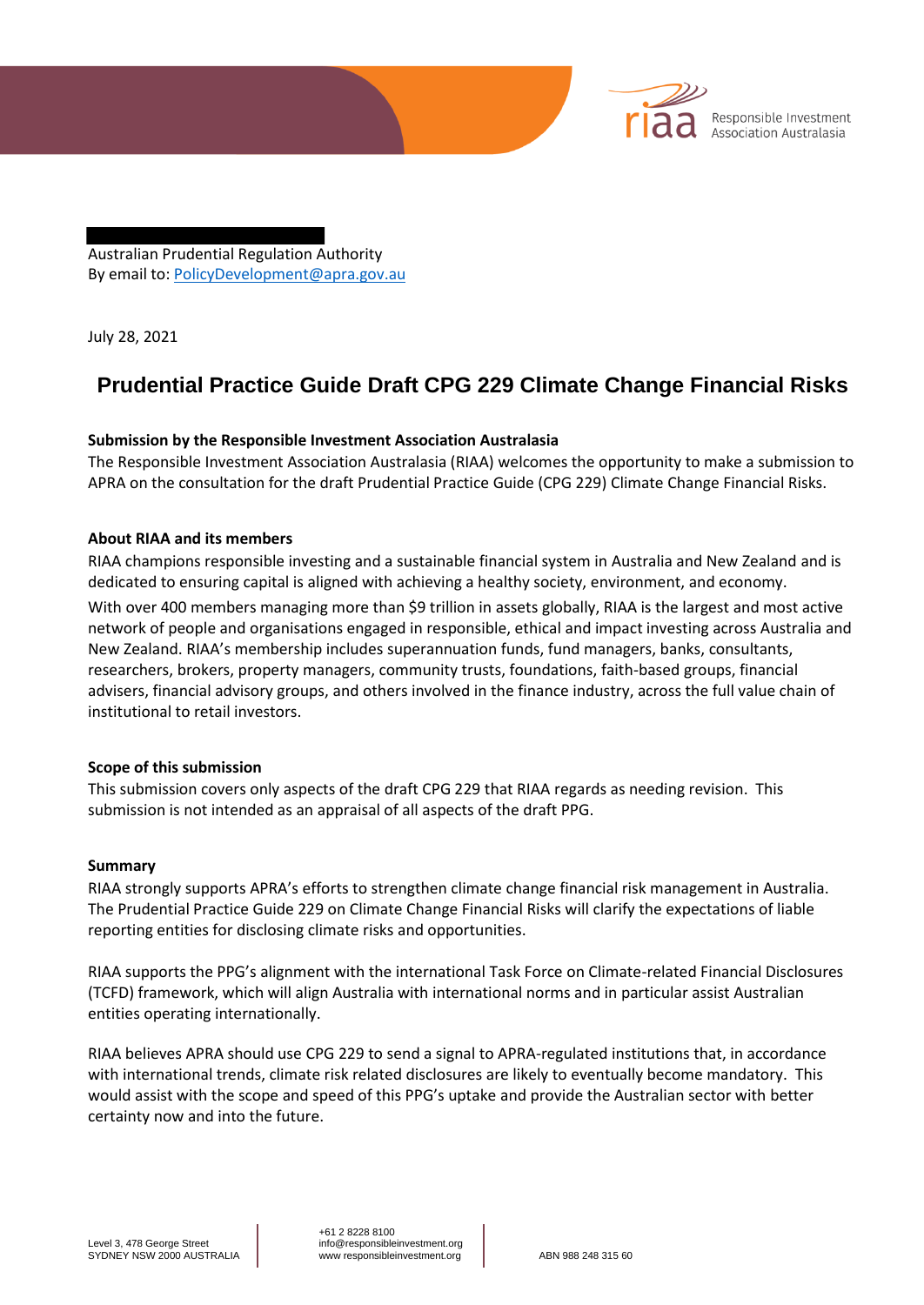Clarifying and strengthening the quality of disclosures remains important, as investment managers, asset owners and investors, require relevant, reliable, and ideally consistent frameworks and information sets on which to base their decisions – investment or otherwise.

The following amendments to the draft CPG 229 shall help deliver this.

- 1. Link the draft PPG with paragraphs 56-58 of the Prudential Standard CPS 510 Governance, ensuring that climate risk management responsibilities and *performance-based remuneration metrics* for relevant executives (where applicable) also apply.
- 2. Clarify the expectations around climate risk management where this relates to boards delegating functions to index fund managers of assets in their respective portfolios.
- 3. Strengthen language around the expectations of climate risk management such as where climate risks are material – "this will (not just 'may') require updating existing risk management policies and procedures"
- 4. With respect to scenario planning, correct the error which refers the goal of the Paris Agreement to be limiting a rise by 2˚C, rather than the Agreement's stated goal "to limit global warming to well below 2, preferably to 1.5 degrees Celsius, compared to pre-industrial levels."
- 5. Remove any ambiguity around the expectations of a prudent institution by strengthening the wording around the requirement to use the TCFD framework and supporting guidance to disclose information.

#### **Introduction**

General - RIAA strongly supports the efforts of APRA in seeking to assist institutions enact prudent practices in relation to climate change financial risk management and believes this draft PPG, once revised, shall have a positive impact in the Australian marketplace to better clarify the expectations of liable reporting entities for disclosing climate risks and opportunities.

International requirements – The pace and ambition of legislative and other initiatives to address climate change is accelerating globally. Many of these impact Australian-domiciled businesses that operate in other jurisdictions (for example, Australian banks and investment managers operating in both Australia and New Zealand). RIAA supports the current structure of the PPG being in line with the TCFD framework, which is a practical way to maintain consistency and alignment of climate risk management practices and the emerging regulatory environments in other jurisdictions, particularly New Zealand where so many Australian financial services organisations also operate.

It would also be prudent for APRA to align not just in principle and structure with international norms as articulated in the TCFD, but also in step with New Zealand's External Reporting Board (XRB) and Financial Markets Authority's scope of mandatory climate-related disclosures for regulated entities operating in New Zealand. Acknowledging the remit and regulatory agency bestowed upon APRA, it is also worth noting that New Zealand's own climate-related disclosures requirements (with first disclosures due in 2023) shall be mandatory and the thresholds that guide liable reporting entities shall be increased from time to time.

Mandatory disclosure - Providing a stronger signal to APRA-regulated institutions about the inevitability of climate risk related disclosures also becoming mandatory in Australia may assist with the scope and speed of this PPG's uptake.

# **Specific comments**

In addition to aligning with other international frameworks, following is an outline of RIAA's view on specific areas where the draft PPG could be clarified and/or strengthened.

Governance - Given that climate risk is also a systemic financial risk, the draft PPG section on governance should be revised to link with paragraphs 56-58 of the Prudential Standard CPS 510 Governance, ensuring that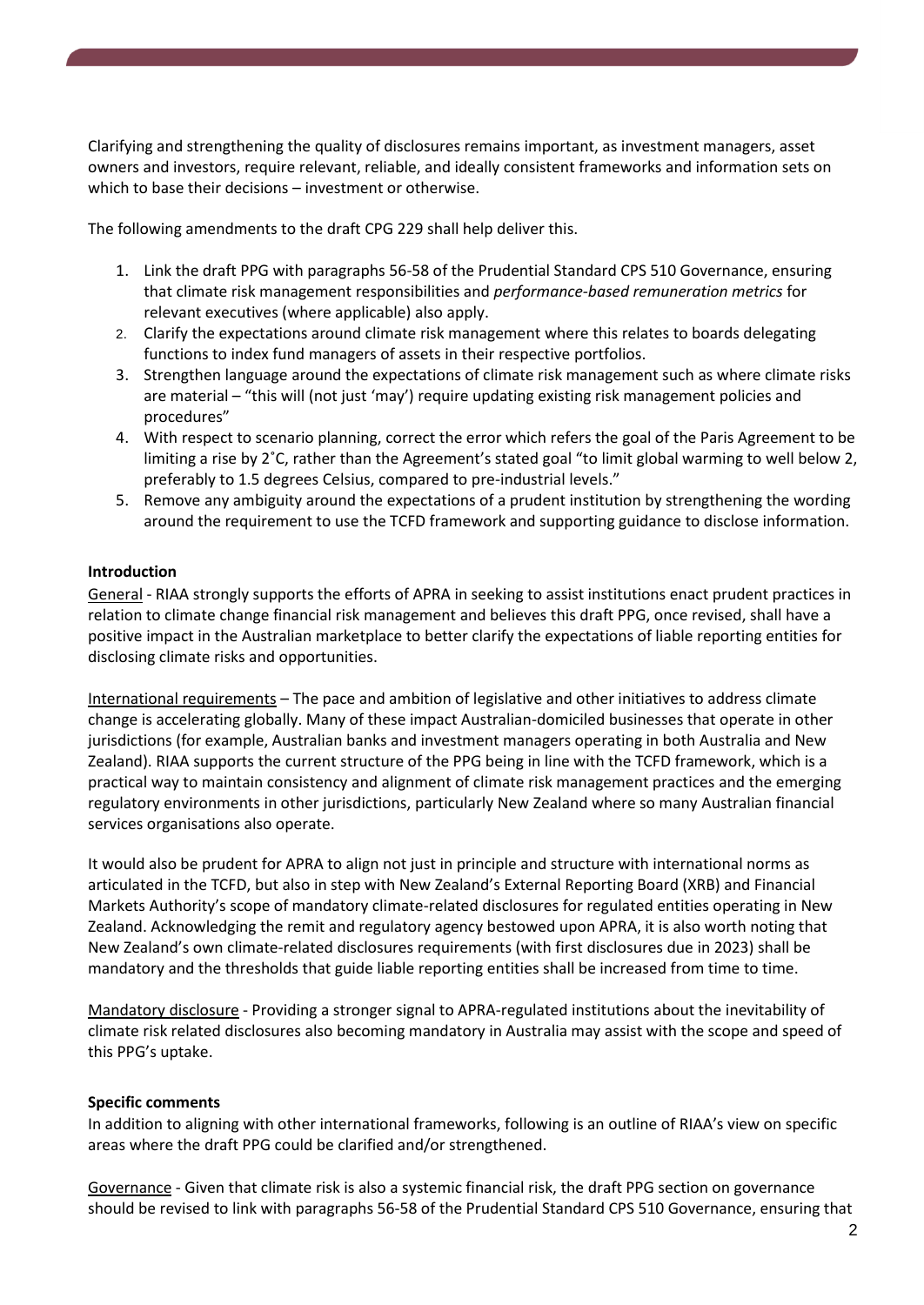climate risk management responsibilities and *performance-based remuneration metrics* for relevant executives (where applicable) also apply.

With regard to paragraph 15 of the draft PPG regarding the permissibility of boards to delegate certain functions of the management of climate risks 'as long as the board maintains mechanisms to monitor the exercise this delegated authority', RIAA recommends that the term 'delegate' and expectations surrounding 'mechanisms to monitor the exercise of this delegated authority', be further clarified. Registerable Superannuation Entities (RSEs) regularly delegate investment powers to third parties such underlying investment managers including index providers. By doing so, RSEs implicitly and/or explicitly delegate the management of climate risks as part of this outsourced investment management function.

While the Future Fund is not an APRA-regulated entity, the following media commentary on the Future Fund's oversight of its Adani Port holding is instructive, as it explains how RSEs commonly regard the 'outsourcing' of elements of their portfolio management:

The Future Fund's ESG policy notes that when considering engagement of external investment managers, the Fund is careful to 'consider the extent to which the manager is effectively managing the financial risks and opportunities that may arise from ESG issues'.

This last point is significant because in his evidence before Senate Estimates, Dr Arndt was at pains to point out that the Adani Ports holding was part of a passive equity strategy managed by State Street Global Advisors and that

'we [Future Fund] do not analyse individual companies in that strategy'.

In other words, Dr Arndt is stressing that this is an "arm's-length" investment ("passively" index tracked rather than "actively" managed) over which State Street has direct control and Future Fund only indirect control. The Fund has approached State Street, Dr Arndt informed the Committee, asking it to engage with Adani Ports regarding long-term ESG risks.

The PPG would do well to clarify (perhaps by way of case study) the expectations around climate risk management as it relates to outsourced investment management functions including the use of index funds in portfolios.

Risk management – The section on risk management should:

- be broadened to include the coverage of target setting, including Paris Agreement-aligned targets and portfolios; and
- be strengthened by amending paragraph 20 "where climate risks are material, this may require updating existing risk management policies and procedures", by replacing 'may' with 'will'.

Scenario analysis **-** Paragraph 40(a)-(g) should be revised to:

- set clearer and more actionable expectations by replacing 'could' with 'should'; and
- correctly refer to Paris Agreement goal as "to limit global warming to well below 2, preferably to 1.5 degrees Celsius, compared to pre-industrial levels". The current draft PPG phrasing of "rising by 2˚C or less consistent with the Paris Agreement" is misleading.

Disclosure - Given that transparency and disclosures are cornerstones of prudent governance practices, parts of the draft PPG could be strengthened to account for this. For example:

• paragraph 47 should more clearly articulate the expectation that institutions should disclose material climate risks in line with the TCFD recommendations, as part of their prudent risk management and governance practices; and